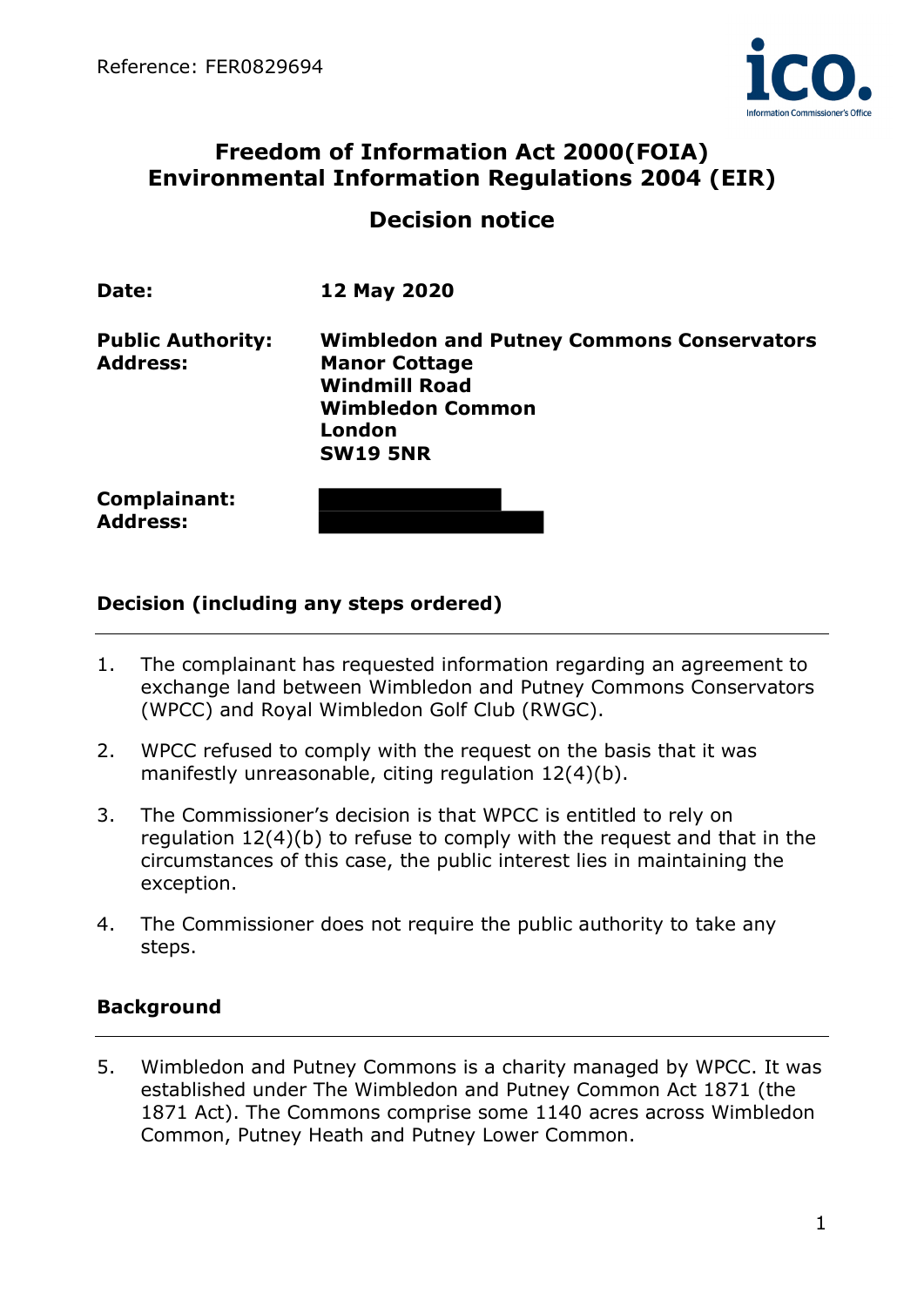

- 6. Under the 1871 Act, it is the duty of the Conservators (five elected and three appointed) to keep the Commons open, unenclosed, unbuilt on and their natural aspect preserved.
- 7. Wimbledon and Putney Commons is largely funded by a levy on local residents which is administered through the Council Tax collected by three councils, namely Wandsworth, Merton and Kingston.
- 8. The Commissioner understands that arrangements between WPCC and RWGC date back to as early as 1954. At this time a seven year licence between the two organisations was agreed, allowing RWGC to utilise part of the Commons as a parking area for motor vehicles for members and guests of RWGC. The agreement required RWGC to reinstate the land as grass upon termination of the licence, and it was prohibited from erecting or placing any form of building on the site. RWGC was permitted to erect signage stating that the area comprised the RWGC car park.
- 9. In the late 1970s, WPCC was required to find land upon which it could erect a maintenance building. Under the 1871 Act, WPCC cannot build upon the Commons and it therefore needed to acquire a site which was not part of the Commons. In 1979, WPCC and RWGC entered into reciprocal agreements in which WPCC was given permission to build a maintenance shed on RWGC land and, in exchange, WPCC agreed to provide a licence to RWGC to use the area of the Commons next to the golf club as a car park.
- 10. In 2005, the agreement was updated via a Deed of Variation which clarified that RWGC is entitled to exclusive use of the car park ,but could not prevent members of the public from crossing the car park to access the Commons.

### Request and response

11. On 5 November 2018, the complainant wrote to WPCC and requested information in the following terms:

#### "Freedom of Information/Environment Information Regulations – WPCC/Lease of land to the Royal Wimbledon Golf Club for a private car park

I wish to make a request under FOI/EIR in respect of the lease of land by the WPCC to the RWGC.

As you are aware the 1871 Act states that it is unlawful for the Conservators to sell, lease, grant or in any manner dispose of any part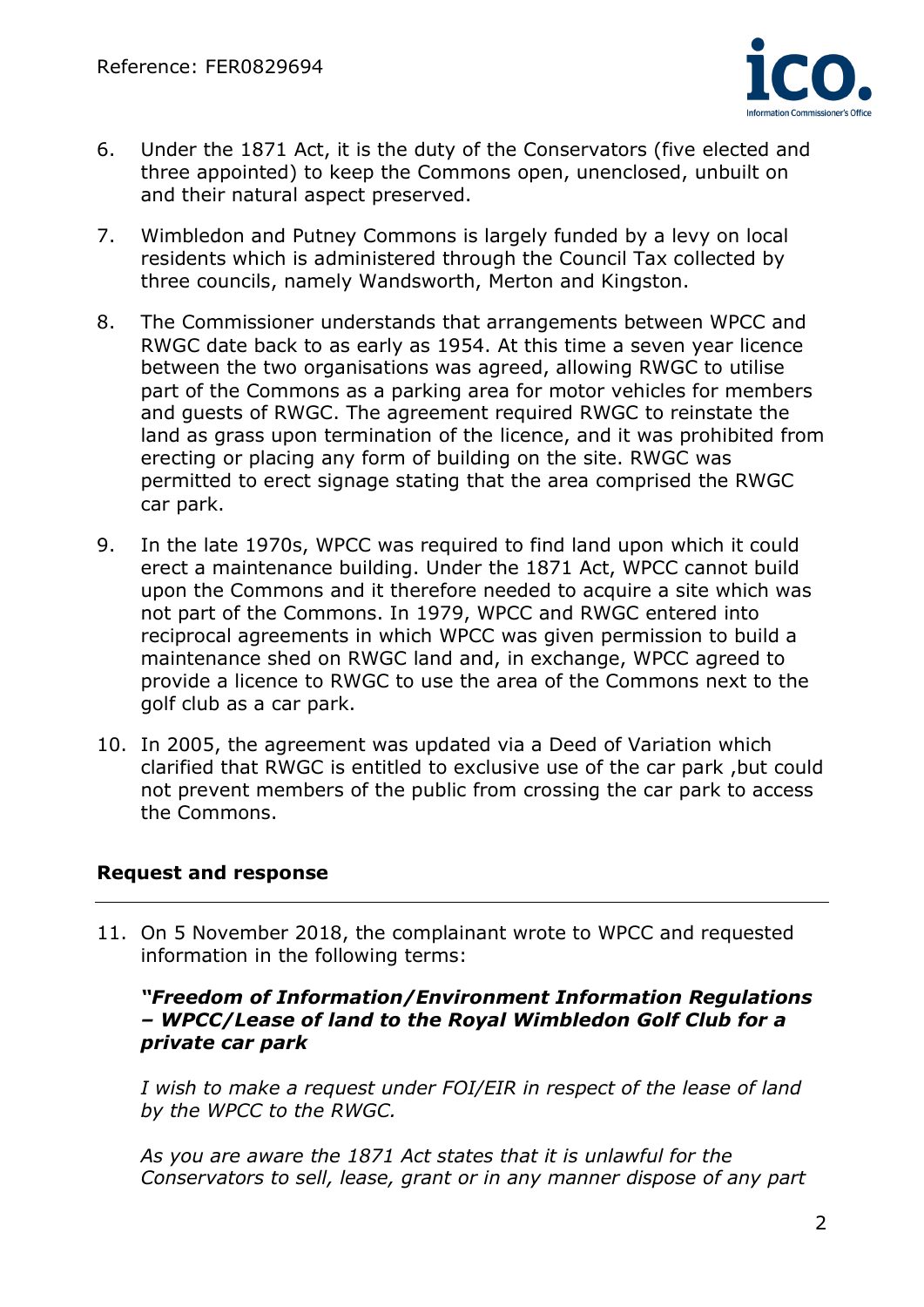

of the commons. The lease of land to the RWGC for a private car park is a material breach of the Act and is unlawful. The Commons are kept "forever open and unenclosed" and the grant of a substantial cap park for the private benefit of a golf club cannot be squared with this legal obligation

At the time of the sale of the lease, the charity trustees will have received professional advice, including the value of the land leased to the RWGC. The professional advice will have been in the form prescribed by charity law.

- 1. Copies of all "Qualified Surveyors Reports" and/or "valuations" and/or "valuation advice" (whether in formal reports/otherwise) procured by the WPCC up until the lease was granted.
- 2. If there was subsequent advice in respect of value, post the grant of the lease, I wish to receive that advice as well.
- 3. Copies of all other professional advice received at the time of the sale (ie from Counsel or solicitors etc acting for the WPCC), for example that the sale was in breach of the act, and unlawful.
- 4. Copies of all other information which is held in respect of the sale (ie correspondence between management/trustees/advisers/insurers and so on)."
- 12. WPCC provided its response on 23 November 2018. WPCC confirmed that it is not subject to the FOIA but is subject to the EIR in respect of environmental information that it holds. In response to the request WPCC explained that it had never entered into a lease or sale arrangement with RWGC for lands that comprise any part of the WPCC. It set out that it therefore interpreted the request as being for information relating to the exchange of use of two parcels of lands in the 1970s. WPCC provided a summary of the history of that exchange.
- 13. WPCC further stated that it was refusing to comply with the complainant's request on the basis of regulation 12(4)(b) as it considered the request was manifestly unreasonable.
- 14. On 2 December 2018, the complainant requested an internal review of the handling of his request for information. He disputed that his request for information was manifestly unreasonable and explained that he considered this request was reasonable due to the alleged behaviour of the WPCC Board. The complainant also disputed WPCC's statement that it had not entered into a lease.
- 15. On 10 December 2018, WPCC acknowledged the complainant's request for an internal review. WPCC also offered to meet with the complainant to attempt to resolve the issue informally. WPCC confirmed that if he was still dissatisfied following this meeting, it would undertake an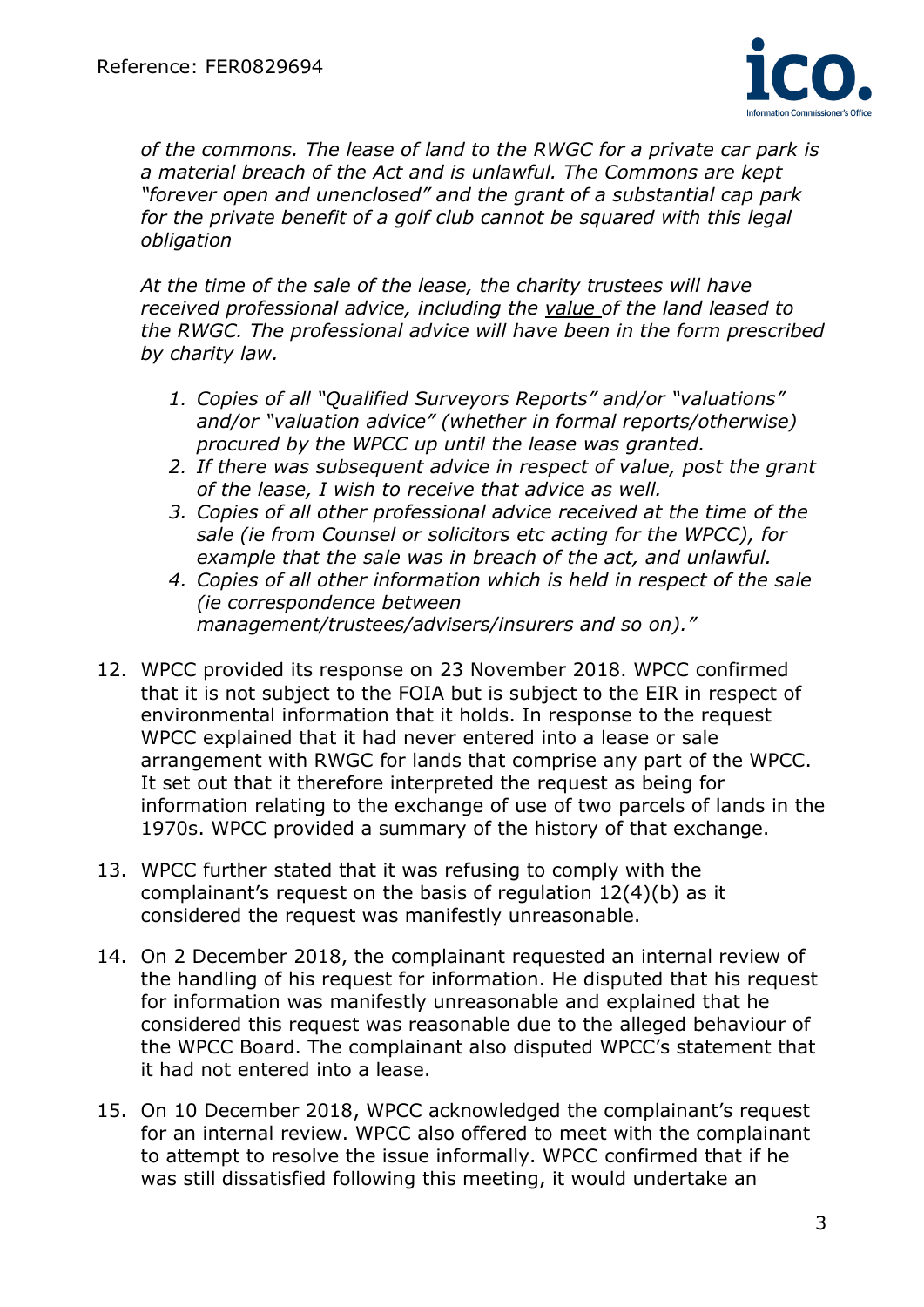

internal review. A meeting took place on 14 December 2018 and it was agreed that WPCC would proceed with the internal review.

- 16. On 10 January 2019, the complainant advised WPCC that he had obtained legal advice regarding the agreement which is the subject of this request.
- 17. On 11 January 2019 confirmed that the internal review was progressing and a response would be provided by 30 January 2019.
- 18. On 14 January 2019 WPCC asked the complainant for a copy of the legal advice obtained. It also set out that as the complainant had decided to pursue his complaint via another authority, namely the Charity Commission, it would not progress the internal review any further. This was in line with WPCC's complaints procedure.
- 19. On 15 January and 1 February 2019, the complainant contacted WPCC. Among other issues, he asked to be put in touch with the independent person appointed to conduct the internal review.
- 20. WPCC responded on the same day and confirmed that it would not proceed with the internal review unless instructed to do so by the Commissioner.
- 21. The complainant subsequently contacted the Commissioner, who wrote to WPCC on 21 March 2019. The Commissioner asked it to complete the internal review into the handling of the complainant's request for information.
- 22. WPCC provided the outcome of its internal review on 11 April 2019. It upheld the original response and reliance on regulation 12(4)(b).

## Scope of the case

- 23. The complainant contacted the Commissioner on 12 April 2019 to confirm that he was dissatisfied with the outcome of the internal review and requested the Commissioner investigate WPCC's reliance on regulation 12(4)(b).
- 24. The Commissioner considers that the scope of this investigation is, therefore, to determine whether WPCC is entitled to rely on regulation 12(4)(b) to refuse to comply with the complainant's request. She will not comment on whether the decision to exchange land with RWGC was lawful.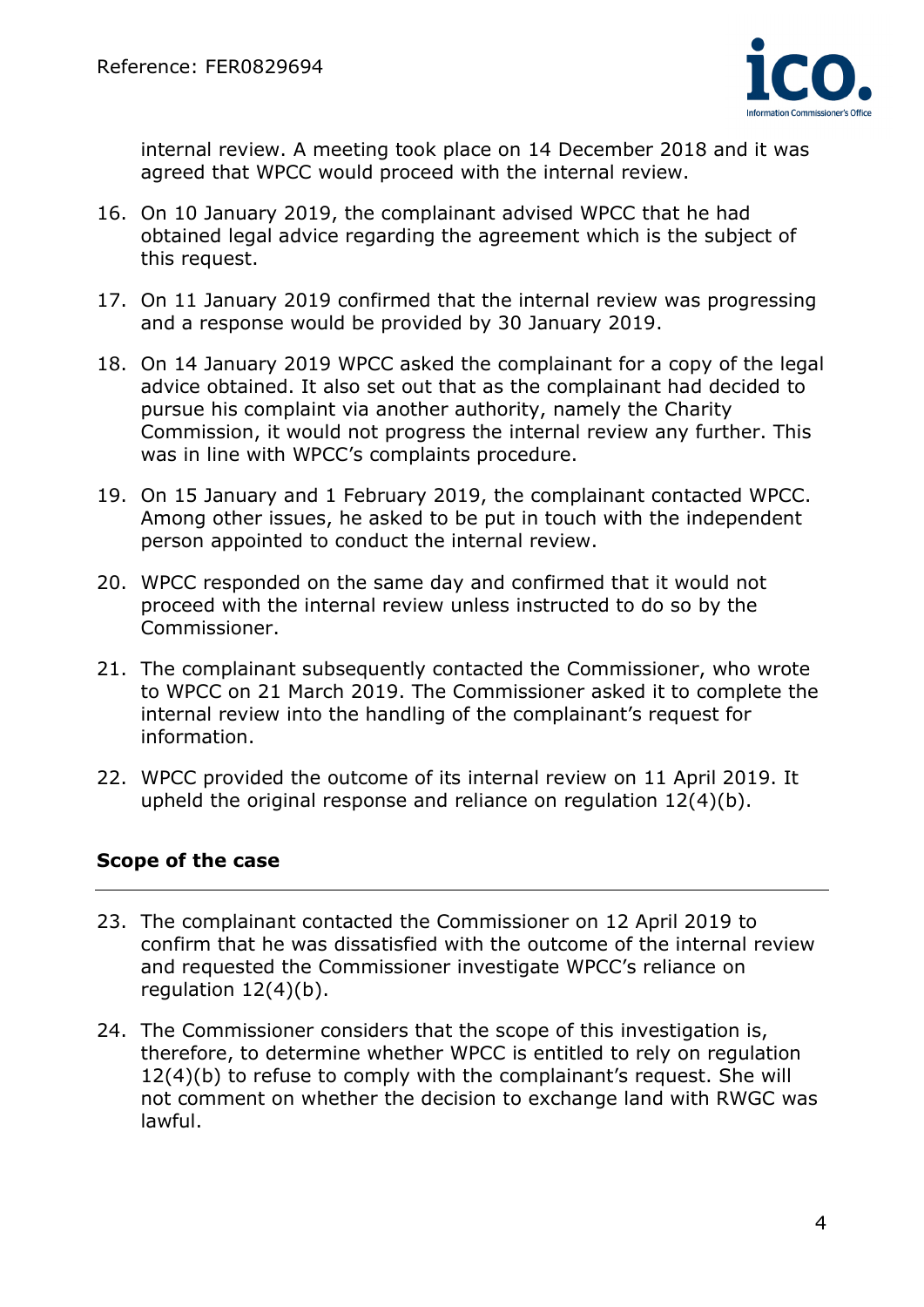

25. The Commissioner emphasised to the complainant that her role is to decide whether a particular request has been handled in accordance with the requirements of the EIR. She cannot comment on or become involved in the complainant's dispute with WPCC or make any finding with regard to WPCC's compliance with other legislation.

## Reasons for decision

### Regulation 12(4)(b): manifestly unreasonable request

- 26. Regulation 12(4)(b) of the EIR provides an exception from disclosure to the extent that the request is manifestly unreasonable. The term "manifestly unreasonable" is not defined in the EIR. However, the Commissioner follows the lead of the Upper Tribunal in Craven v Information Commissioner & DECC. 1
- 27. In Craven, the Tribunal found that there is, in practice, no difference between a request that is vexatious under the Freedom of Information Act 2000 and one which is manifestly unreasonable under the EIR – save that the public authority must also consider the balance of public interest when refusing a request under the EIR. The Commissioner is therefore guided by the Tribunal's approach to identifying vexatious requests, in addition to her published guidance.  $2^{\circ}$
- 28. A differently constituted Upper Tribunal considered the issue of vexatious requests in Information Commissioner v Devon CC & Dransfield<sup>3</sup>. The Upper Tribunal's approach, subsequently upheld in the Court of Appeal, established that the concepts of proportionality and justification are relevant to any consideration of whether a request is vexatious. The Commissioner is of the opinion that these concepts are equally relevant when assessing whether a request for environmental information is manifestly unreasonable.
- 29. The Upper Tribunal also found it instructive to assess the question of whether a request is vexatious by considering four broad issues:

<sup>1</sup> [2012] UKUT 442 (AAC)

<sup>2</sup> https://ico.org.uk/media/for-organisations/documents/1198/dealing-with-vexatiousrequests.pdf

<sup>3</sup> [2012] UKUT 440 (AAC)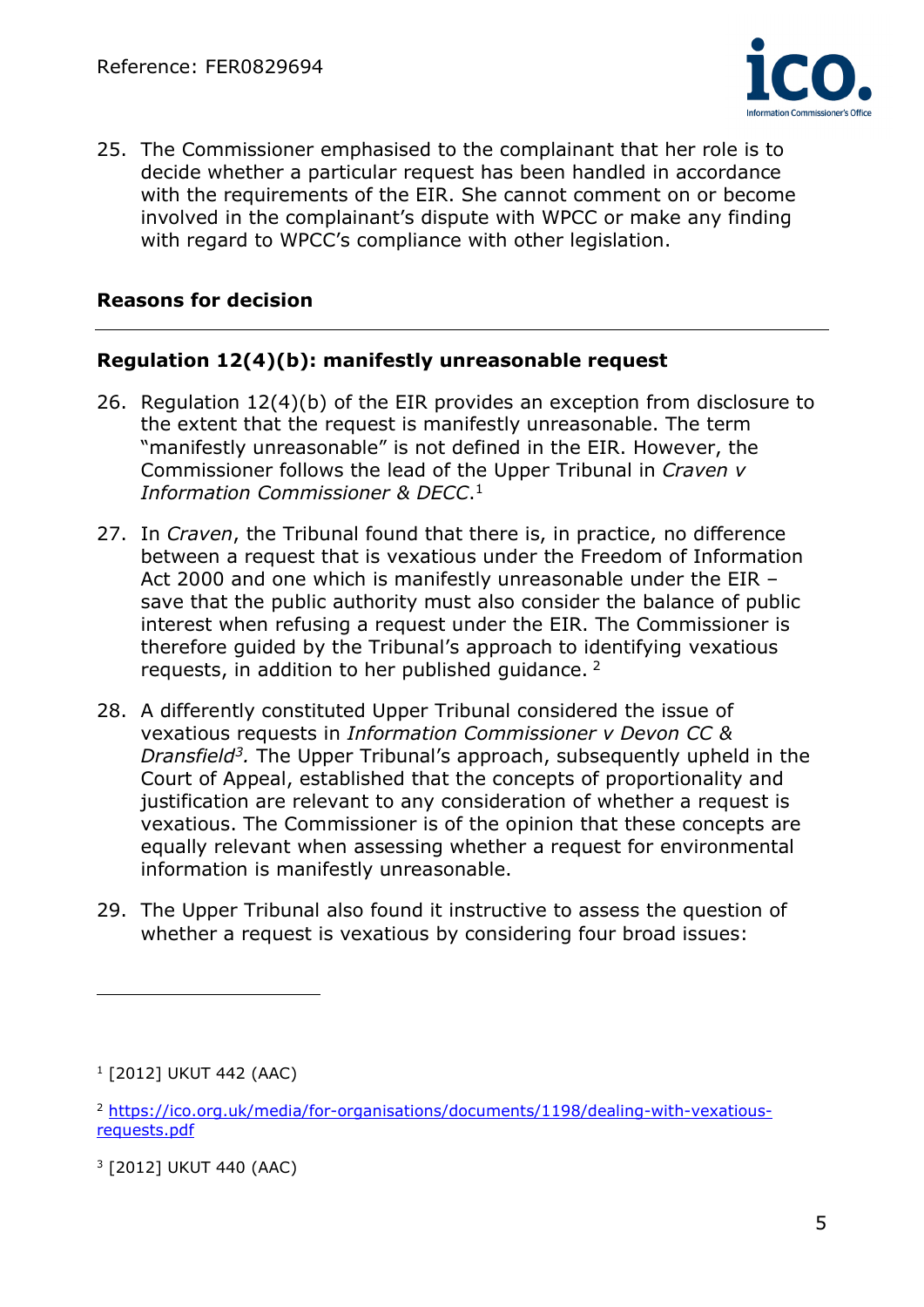

(i) The burden imposed by the request (on the public authority and its staff);

- (ii) The motive of the requester;
- (iii) The value or serious purpose of the request; and
- (iv) Any harassment or distress of and to staff.
- 30. The Upper Tribunal did, however, also caution that these considerations were not meant to be exhaustive. Rather it stressed the "importance of adopting a holistic and broad approach to the determination of whether a request is vexatious or not, emphasising the attributes of manifest unreasonableness, irresponsibility and, especially where there is a previous course of dealings, the lack of proportionality that typically characterise vexatious requests" (paragraph 45)

## WPCC's position

- 31. WPCC maintained that the complainant's request was manifestly unreasonable on the basis that it was vexatious. WPCC provided the Commissioner with lengthy and detailed submissions and approximately 1500 pages of evidence regarding its history with the complainant. Due to the volume of this information, the Commissioner will not reproduce this information in its entirety. However, all of the information has been included in her consideration of this case.
- 32. WPCC explained that the complainant had been involved in several disputes with WPCC, including disputes with consultants and legal advisers providing professional services. The complainant's involvement with WPCC started in 2012 when he objected to a proposal by the London Borough of Wandsworth to build a primary school and residential development on the site of Putney Hospital. Access to the site was proposed to be via an easement on land owned by WPCC. WPCC further explained that the complainant became involved in an unsuccessful judicial review of WPCC's powers to enter into the easement.
- 33. In 2015 the complainant was elected as a Conservator and trustee of WPCC, and sought to interrogate information relating to a number of previous decisions made by WPCC. He also commissioned an external valuation of the easement in his capacity as a Conservator and trustee without Board consent and with undisclosed instructions. The complainant subsequently notified the Charity Commission of what he considered to be a significant undervaluation of the easement provided by WPCC. This led to the opening of a statutory inquiry by the Charity Commission in 2017. The Charity Commission had not published its final report at the time of issuing this decision notice.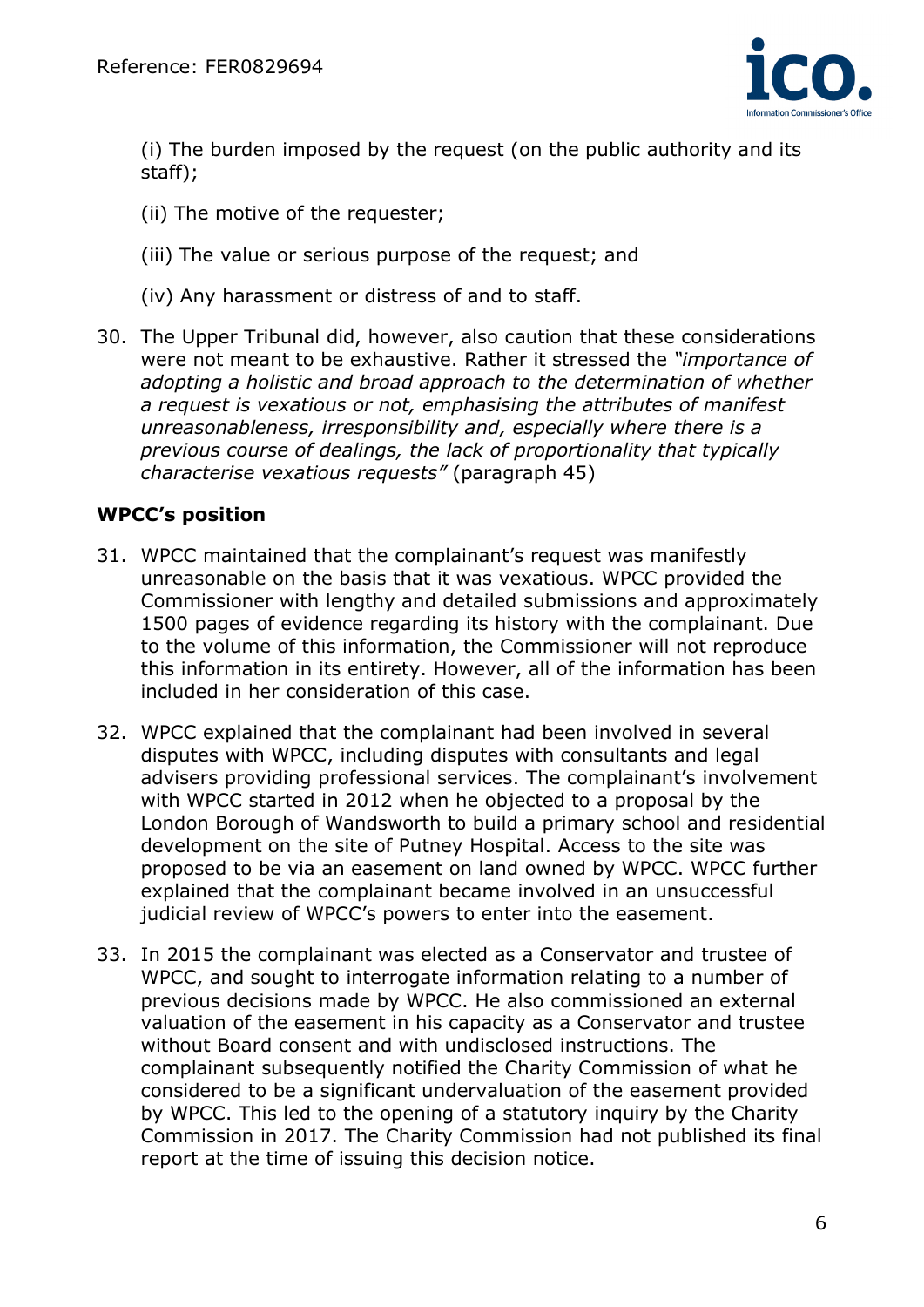

- 34. WPCC lodged a formal complaint through the chief executive about the complainant's conduct while acting as a Conservator and trustee. WPCC accused the complainant of intemperate and abusive behaviour towards trustees, staff and third parties, as well as publishing unfounded allegations of dishonesty. WPCC considered that the complainant's conduct amounted to a campaign to disrupt the effective operation of WPCC and bring it into disrepute.
- 35. WPCC explained that the complainant unsuccessfully contested the 2018 Conservator elections and since this time had continued to challenge the Board's decisions. He complained to the Charity Commission about the fairness of the elections, as well as the lawfulness of an agreement between WPCC and a local public house to place benches on the Commons. WPCC confirmed that the Charity Commission investigated the matter and had been satisfied that no further action should be taken. WPCC confirmed that the new Chair met with the complainant to discuss his concerns, but this did not resolve the dispute.
- 36. WPCC also maintained that since 2012 the complainant had engaged in a relentless stream of defamatory public statements against WPCC, former and current Conservators and staff members. WPCC considered the tone of the complainant's communications to be abusive, aggressive, unprofessional and highly objectionable. It considered that the tone and nature of the correspondence and particularly postings on public websites, had the effect of harassing the charity. It also caused distress to staff, Conservators, volunteers and all those who provided services to WPCC.
- 37. WPCC described the request of 5 November 2018 as abusive and aggressive since it accused WPCC of entering into an unlawful agreement. In WPCC's opinion the subsequent request for an internal review made unfounded accusations of WPCC being deceitful and wasting the charity's money on legal fees. WPCC also drew the Commissioner's attention to the complainant's correspondence of 10 December 2018, in which he alleged that the WPCC board "lied to the Charity Commissioner" and "colluded with professional advisors to deny the under-sale of land, to protect their personal interest. These are not the actions of trustees acting solely in the interests of the charity."
- 38. In addition, WPCC considered that the complainant's behaviour and actions since 2012 had placed a substantial burden on WPCC and consumed considerable resources, diverting them away from the day to day management of the Commons. WPCC pointed out that the request dated 5 November 2018 was the complainant's third request for information relating to Board decisions since the newly constituted Board was formed in April 2018. As a former Conservator and trustee from 2015 to 2018, the complainant had access to a considerable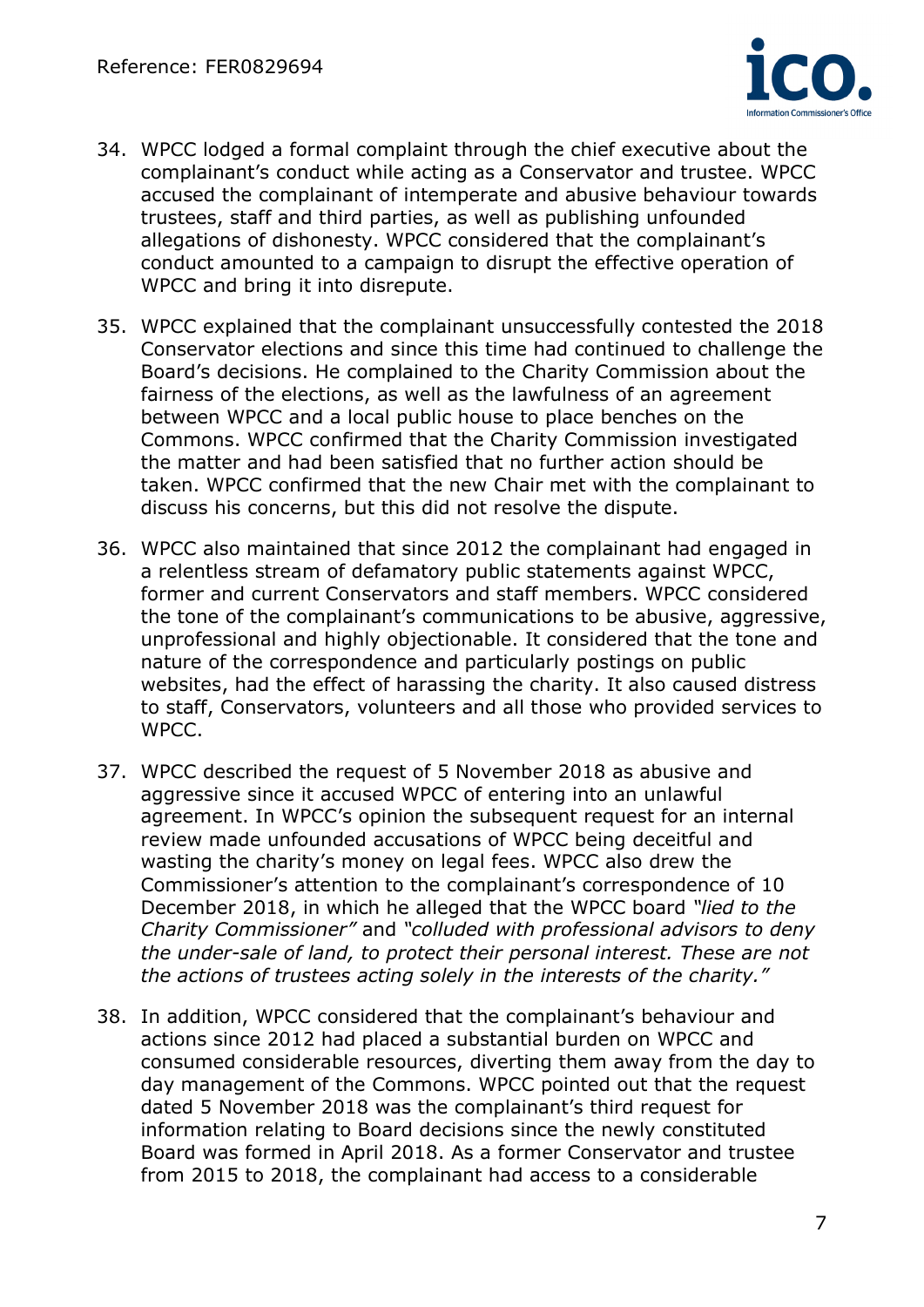

amount of confidential and legally privileged information regarding the charity. WPCC argued that much of this information had been requested again by the complainant in his request of 5 November 2018.

- 39. WPCC considered that responding to the complainant's request would divert resources away from the management of the Commons and present a grossly oppressive burden on the charity. WPCC is managed by a team of 23 staff, with four people supporting the Chief Executive in delivering operational management and administrative duties.
- 40. WPCC explained that responding to the request would require substantial work to research its extensive archive for all relevant material relating to the licence agreement between RWGC and WPCC. It anticipated that assessing the relevance of information, collating that information and if necessary redacting personal information would represent a significant undertaking. It considered that all information relating to the maintenance centre would also be relevant, owing to the complex nature of the reciprocal agreements. This would also need to be identified and examined, which would require additional work.
- 41. WPCC confirmed that the complainant had offered to visit the WPCC office to review the material in order to reduce the administrative costs of complying with the request. However, WPCC concluded that this was unfeasible because some of the information would require redaction, and in any event it would require a staff member to be diverted from their duties to supervise such a visit.
- 42. WPCC acknowledged the complainant's assertion that his motive was simply to protect the interests of the charity. However WPCC was of the view that the complainant had no obvious intent to obtain the requested information. Having considered the context and history of the complainant's relationship with WPCC, WPCC concluded that the request aimed to disrupt and undermine the governance, management and reputation of the charity, frustrating its ability to focus on the future.
- 43. Furthermore WPCC expressed concern about the impact of complying with the request. In addition to the burden imposed on WPCC, the confrontational nature of the relationship between the complainant and WPCC meant that the exercise of complying with the request would cause further disruption, irritation and distress to the organisation and its staff.
- 44. WPCC explained that if it believed that complying with the request would resolve the matter, it may have taken the decision to provide the information despite the concerns outlined above. However, it considered that provision of the requested information would likely encourage the complainant to submit additional requests for information relating to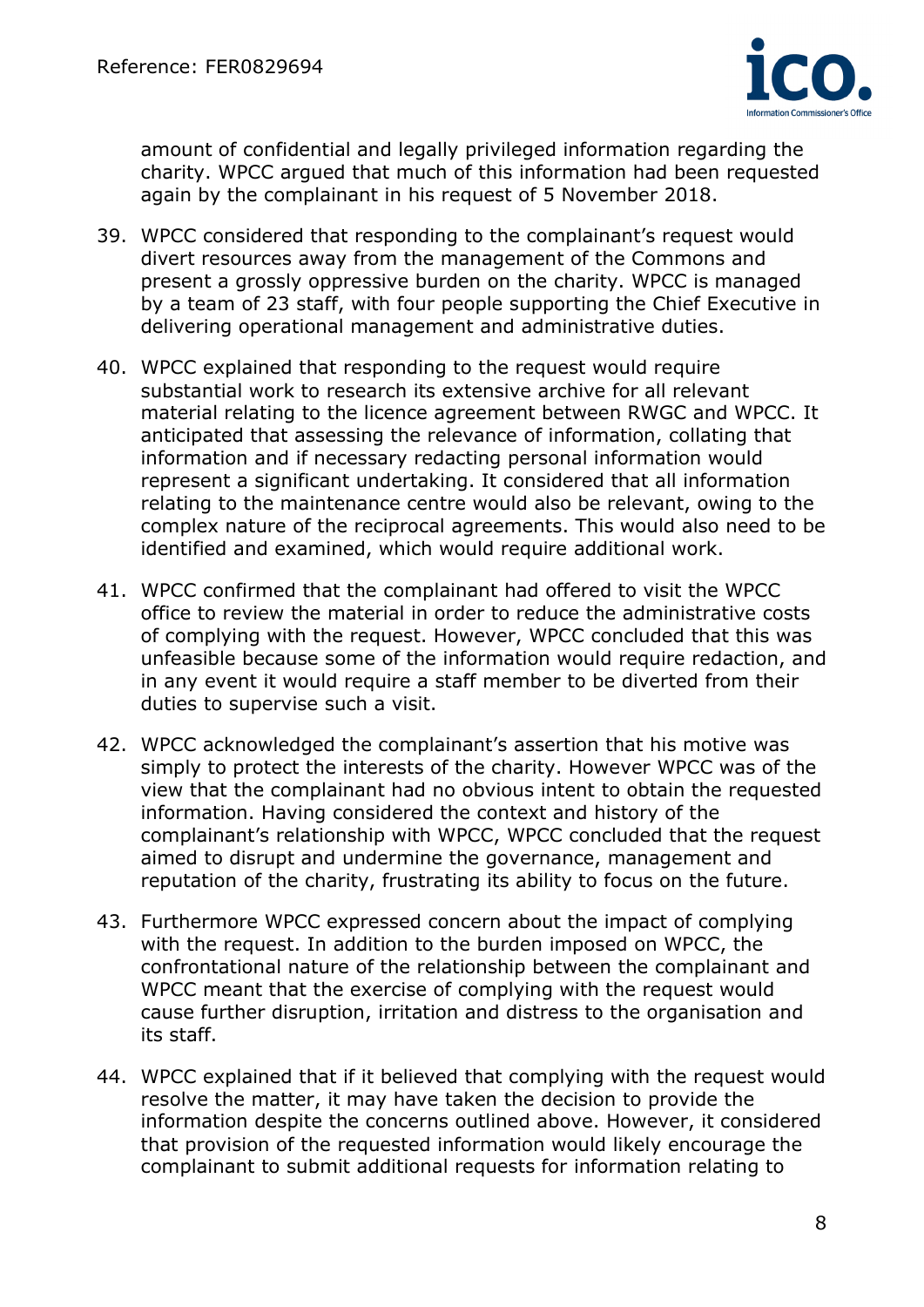

Board decisions. It would result in further unwarranted criticism by the complainant through social media and correspondence with WPCC, as well as prolonging a debate on the lawfulness of WPCC's decisions.

### The complainant's position

- 45. The complainant also provided the Commissioner with detailed and lengthy submissions in support of his position. He also provided some documentation which he requested remained confidential. The Commissioner has referred to this information where required but has not set it out in detail to preserve the integrity of this confidence. All information provided by the complainant has been considered by the Commissioner in making her decision.
- 46. The complainant was concerned that the creation of a private car park for a local private golf club is a material breach of the 1871 Act. He considered that despite WPCC gaining land for a maintenance building in exchange, a third party should not be able to benefit from the private use of the Commons.
- 47. The complainant believes that WPCC is refusing to provide the information in order to hide potential mismanagement of the trust. He also disputed that his request relates to historic transactions since the agreements are still in place.
- 48. The complainant pointed out that the agreement with RWGC places a legal requirement on WPCC to use their best endeavours to incorporate an amendment to the 1871 Act to allow an exchange or lease of common land. The complainant therefore argued that there needed to be transparency around this agreement to try and amend the 1871 Act.
- 49. The complainant considered that as well as not being in accordance with the 1871 Act, the agreement was not in accordance with charity law designed to protect the commercial value of the land. He considered that even if the exchange of land was lawful, the relative values of the pieces of land are not comparable.
- 50. The complainant advised that the Charity Commission had opened a statutory inquiry into a previous sale of land at Putney Common, which was ongoing. The complainant stated that the Charity Commission had now concluded that there was mismanagement and misconduct and that the trustees did not follow the law, were not correctly advised and incurred a substantial loss on this sale and that the transaction was not in the best interest of the charity.
- 51. The complainant acknowledged that the agreement relating to RWGC was put in place some time ago, however, he pointed out that the agreement was still in place and would continue to be in place. The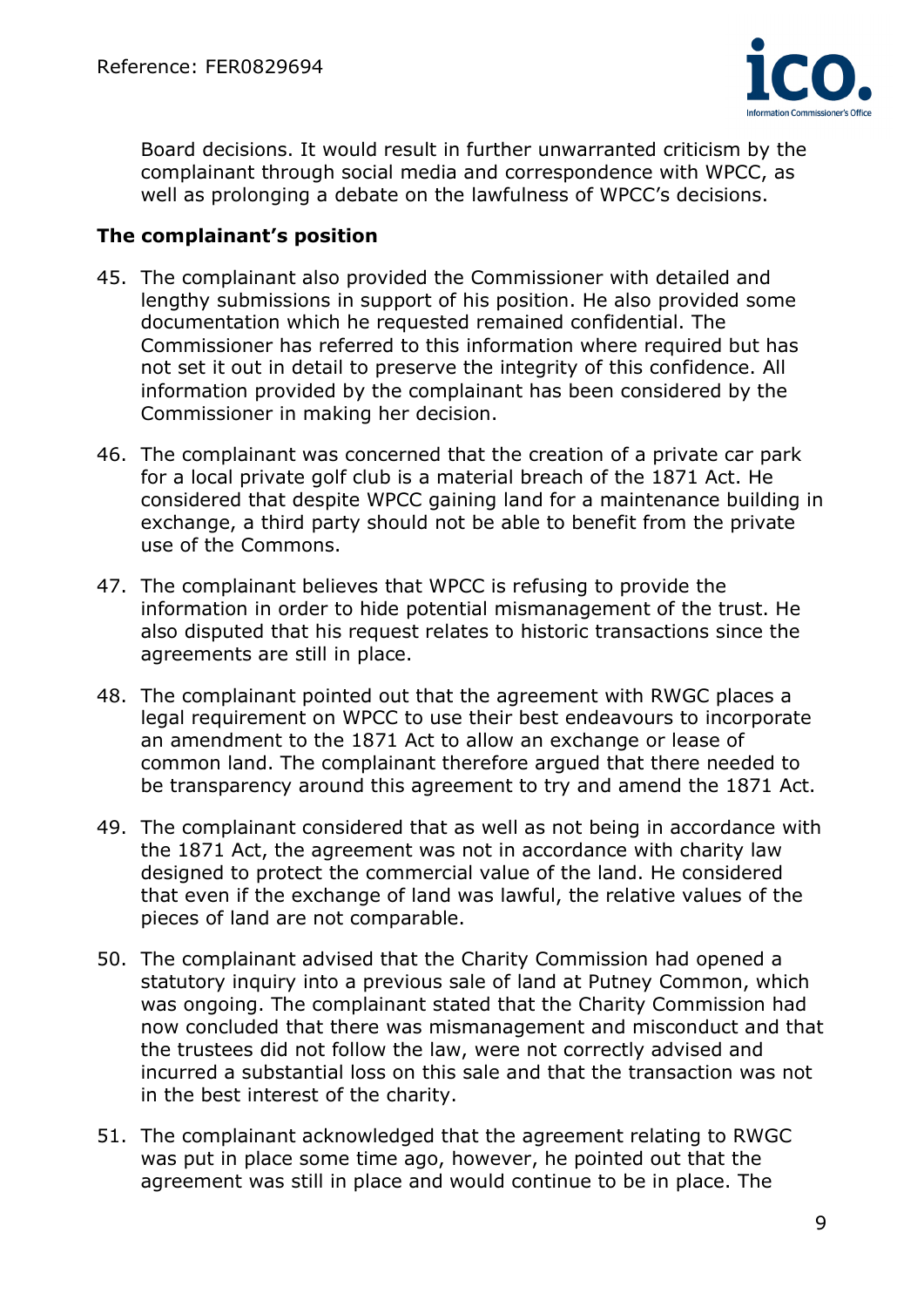

complainant also explained that the agreement with RWGC places a legal requirement on WPCC to use their best endeavours to incorporate an amendment to the 1871 Act to allow an exchange or lease of common land. The complainant argued that there needed to be transparency around this agreement to try and amend the 1871 Act.

- 52. The complainant maintained that levy payers should have transparency regarding the relative values of the pieces of land and whether the trustees procured advice to ensure fair value for money was achieved. The complainant considered that the local levy payers were being denied the ability to scrutinise transactions. He confirmed that he was a levy payer.
- 53. The complainant disputed the burden that would be placed on WPCC as he believed the request could be dealt with by simply placing he information on a "platform" from which it can be accessed. He also considered that time taken to respond to the request would not be disproportionate as the public interest lies in WPCC being transparent regarding its transactions.
- 54. The complainant confirmed that he is an ex-trustee of WPCC and alleged that he had witnessed the charity ignoring conflicts of interest and collusion when challenged about substantive transactions. He made several allegations of wrongdoing on the part of the WPCC board.
- 55. The complainant stated that he, and other trustees, had made several complaints to the Charity Commission regarding the management of the charity. The complainant considered that his concerns were supported by the draft conclusion of the Charity Commission's statutory inquiry as provided to the Commissioner.

## The Commissioner's position

- 56. The Commissioner considers that scrutiny of the decisions of a public authority is a fundamental right for those whom the decisions affect. She acknowledges that the complainant has serious concerns regarding the decisions made by the management board of WPCC. The Commissioner has therefore considered whether the complainant's approach is justified and proportionate in order to uncover what he believes constitutes misconduct of the management board. The Commissioner has also considered the extent to which the complainant's concerns have been investigated by other bodies.
- 57. The Commissioner recognises the complainant's desire to ensure that all decisions are made in the interests of the charity. However she considers that there is clear evidence of obsessive and unreasonable behaviour on his part. Much of the information provided by the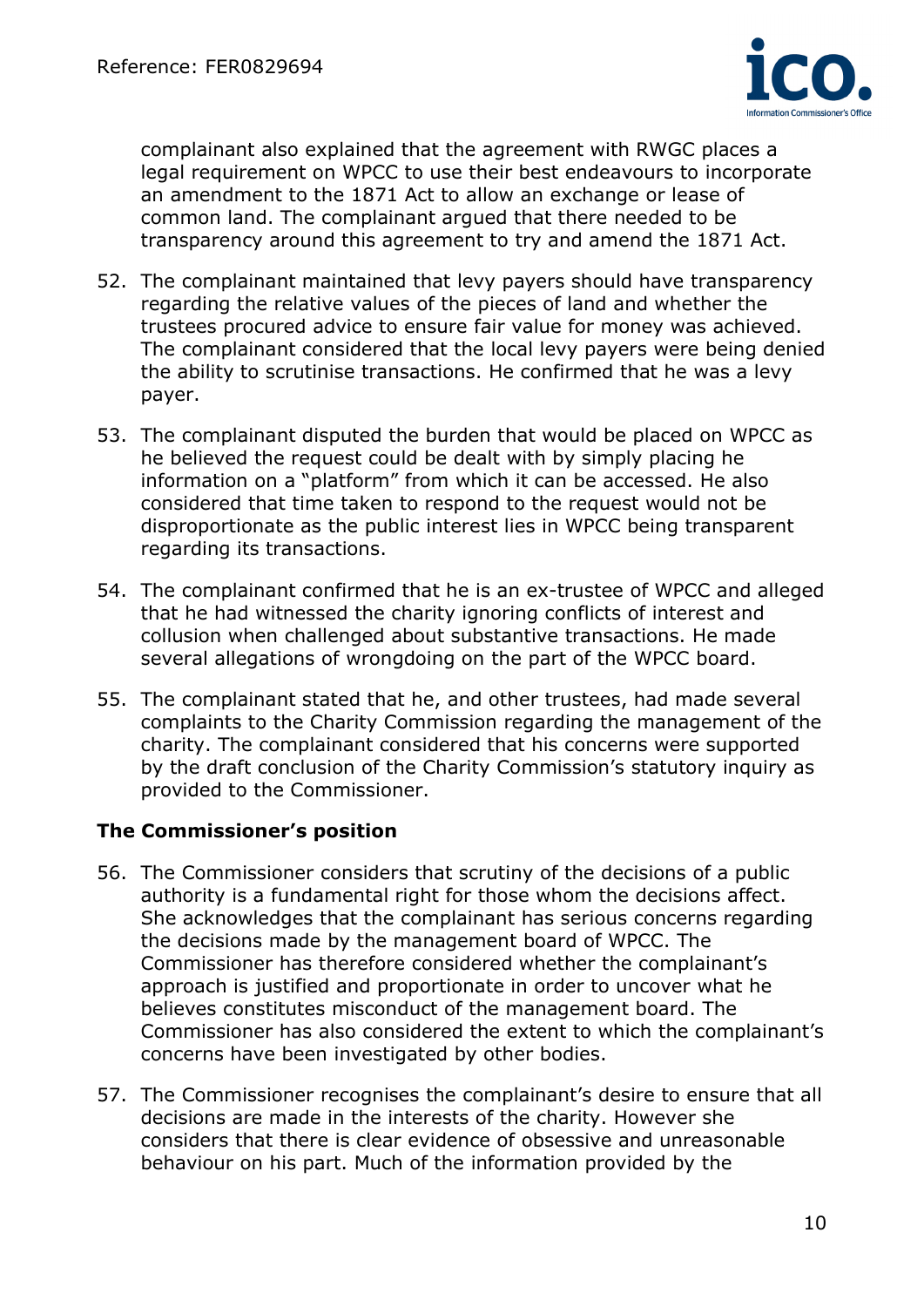

complainant is documentation of his own concerns, with little, if any, independent evidence of wrongdoing by WPCC. The Commissioner has seen no evidence that there are systemic issues, and indeed notes that the decisions relating to the subject of the current request were made by differently constituted management boards in the 1970s and 2005.

- 58. The Commissioner observes that the complainant's concerns have to a large extent been considered and determined by other bodies. The fact of the statutory inquiry opened by the Charity Commission suggests that some of the complainant's concerns may have merit. However, the complainant provided the Commissioner with commentary regarding the Charity Commission's draft report in which he heavily criticises the Charity Commission for not drawing similar conclusions to his own. The complainant included multiple comments that his actions were justified and requested that the Charity Commission remove any criticism of his actions. The complainant also appeared to doubt the experience of an officer assigned to WPCC by the Charity Commission and asked the Charity Commission to amend its report to include his allegations of motive as factual events. The Commissioner considers this to be evidence of the complainant's unwillingness to accept independent scrutiny which does not align with his own view.
- 59. The Commissioner further notes that the complainant submitted other complaints to the Charity Commission and assisted in a judicial review about WPCC decisions, in which WPCC were found to be complying with the relevant legislation, whether it be the 1871 Act or the Charities Act.
- 60. The Commissioner has also considered the nature of the complainant's behaviour towards WPCC and other parties, such as its legal adviser. WPCC has provided the Commissioner with evidence that it has met with the complainant to discuss his concerns on several occasions. Despite this the complainant has continued to allege misconduct and unlawful activity in public forums and in correspondence with WPCC. Having had sight of the relevant information the Commissioner accepts WPCC's description of the complainant's tone and language as intemperate, antagonistic and on occasion, abusive. She considers that there is little justification for such behaviour and acknowledges that it has caused distress and a feeling of harassment among WPCC staff. The Commissioner appreciates that requesters may have strong feelings about issues, but is of the strong view that they should nevertheless be courteous in correspondence.
- 61. The Commissioner has also considered WPCC's arguments regarding the burden associated with complying with the request. The Commissioner is mindful of the extent of correspondence between the complainant and the WPCC. On the one hand, it could be argued that sustained correspondence was necessary to obtain the information required to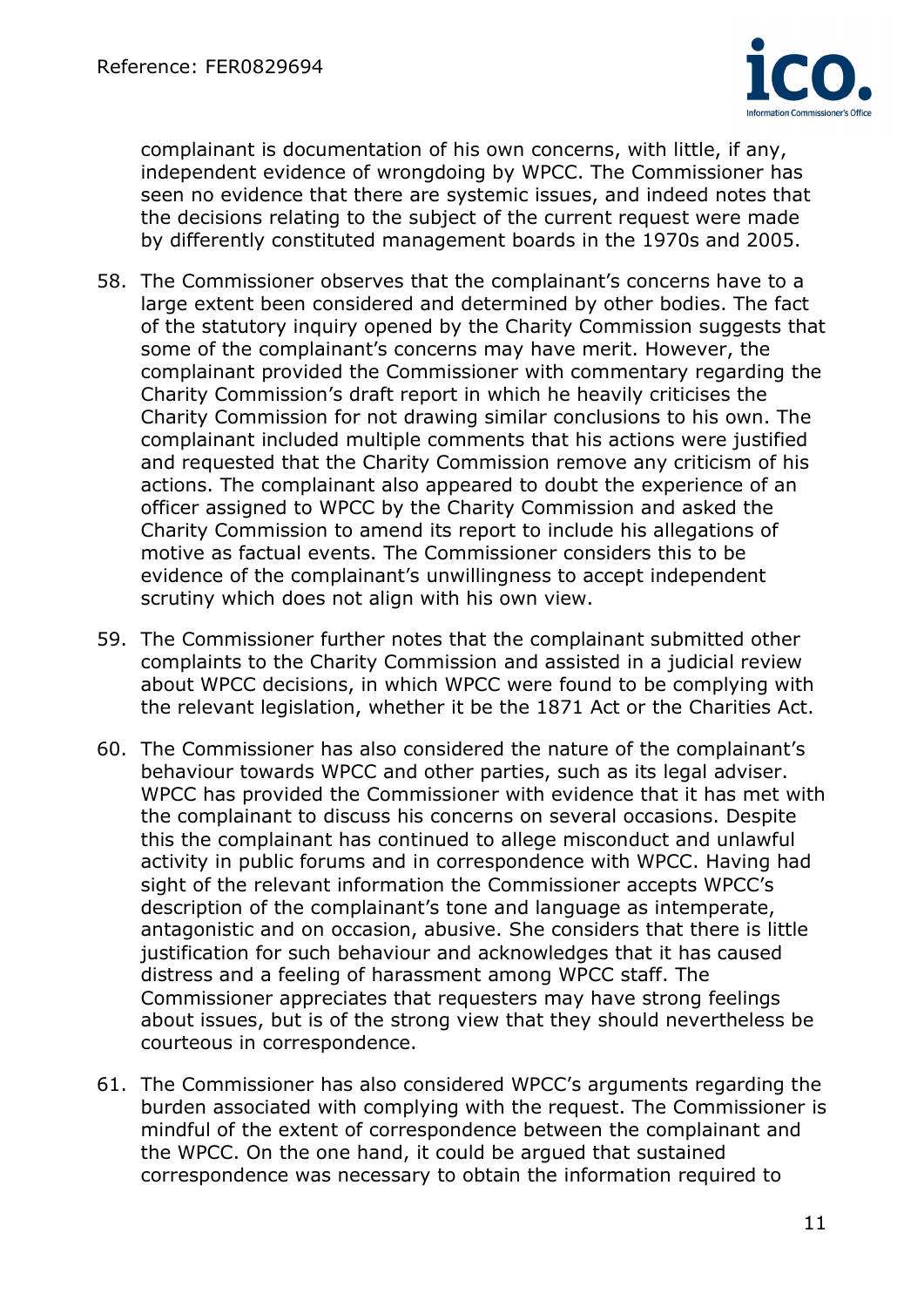

make a case to the Charity Commission. However, the Commissioner does not consider that the complainant's persistence is entirely a result of WPCC's alleged mishandling of a previous land disposal. The complainant's requests and associated correspondence demonstrate his determination to pursue and prolong his wider dispute with WPCC.

- 62. The Commissioner is mindful of WPCC's relatively small budget and administrative team. It is therefore important to consider at what point correspondence and requests become disproportionate. This is likely to have a higher threshold for public authorities with larger budgets and dedicated information rights teams. The Commissioner notes that the complainant has requested all information relating to the arrangement which, in light of the period of time the agreement has been in place, is likely to encompass a large amount of information. WPCC would need to spend considerable time collating the information and considering it for redaction. Consequently the Commissioner is satisfied that the volume of correspondence from the complainant is disproportionate to his stated aim of scrutinising WPCC's actions.
- 63. Having reviewed the correspondence provided, the Commissioner considers that history of the complainant's correspondence demonstrates that the complainant is unlikely to ever be satisfied with WPCC's response. She agrees that if WPCC complied with the request, there is a high likelihood that correspondence would continue with no end in sight for WPCC. The Commissioner is satisfied that providing a response to this request would prolong correspondence and places an unfair burden on WPCC in a manner which would be disproportionate to the value of the requested information.
- 64. The Commissioner is of the opinion that the bar regarding what makes a request "manifestly unreasonable" is, and ought to be, reasonably high. However, in this case the Commissioner is satisfied that WPCC has demonstrated that the request is manifestly unreasonable on the basis that it is vexatious, and compliance would place a disproportionate burden on WPCC. Therefore the Commissioner finds that regulation 12(4)(b) is engaged in the specific circumstances of this case.

## Public interest test

65. Regulation 12(4)(b) provides a qualified exception, therefore a public authority may only refuse a request that is manifestly unreasonable if the public interest in maintaining that exception outweighs the public interest in disclosure. Regulation 12(2) of the EIR also provides that the public authority must apply an explicit presumption in favour of disclosure. This means that exempt information must still be disclosed unless there is an overriding public interest in maintaining any exceptions applied.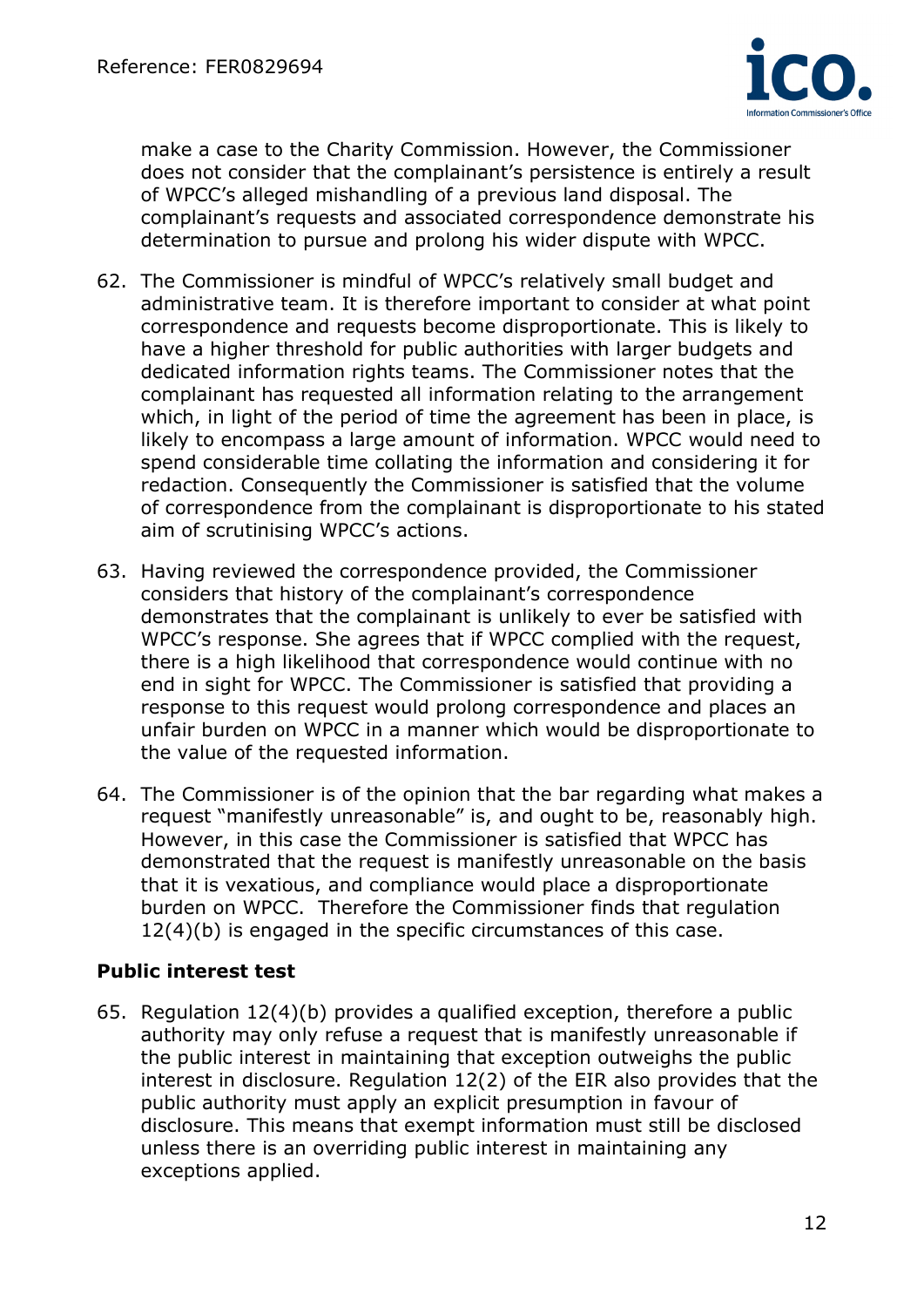

## Arguments in favour of disclosure

- 66. WPCC acknowledged the presumption in favour of disclosure, and supported the principle of transparency, particularly in decision making. It advised the Commissioner that the newly constituted Board has put in place measures to further support transparency. This includes publishing Board resolutions and operational metrics, holding a second open meeting each year and drafting and publishing a code of conduct and an enquiries procedure.
- 67. WPCC considered that the publication of board resolutions was of particular relevance to this request for information as decision making for material agreements are recorded and published through Board resolutions. WPCC also considered that the open meetings are particularly important in terms of allowing conservators to understand the matters of greatest interest to members of the public. Therefore WPCC was of the view that it had already taken appropriate action in order to meet the legitimate public interest in transparency.
- 68. With regard to the complainant's request, WPCC argued that the decision was historic rather than recent. The arrangements were subject to public scrutiny at the time of implementation and when the agreements were revisited in 2005. Given the fact that the matter had already been discussed in the public domain over the course of the intervening 37 years, the public interest in disclosure of the information relating to this agreement was extremely limited.
- 69. WPCC also pointed out that since at least 2014 the car parking and maintenance centre arrangements with RWGC had seldom been raised with WPCC at open meetings, through WPCC's enquiries process or through other means. This was despite the attention that the complainant had brought to the matter through his extensive and regular use of social media focusing on the matter, including posting his interactions with WPCC. WPCC added that since the request for information was submitted, two open meetings had been held and the RWGC matter had not been raised, nor had any other matter highlighted by the complainant.
- 70. WPCC also confirmed that the Chairman and Chief Executive periodically met with the MPs representing the constituents in the levy area to understand matters of concern to the public and the RWGC car park had never been considered by them to be of interest to members of the public.
- 71. The complainant argued that the public interest lay in disclosure in order to allow residents to scrutinise decisions made regarding how their levy fees are paid. He maintained that, if WPCC had acted in accordance with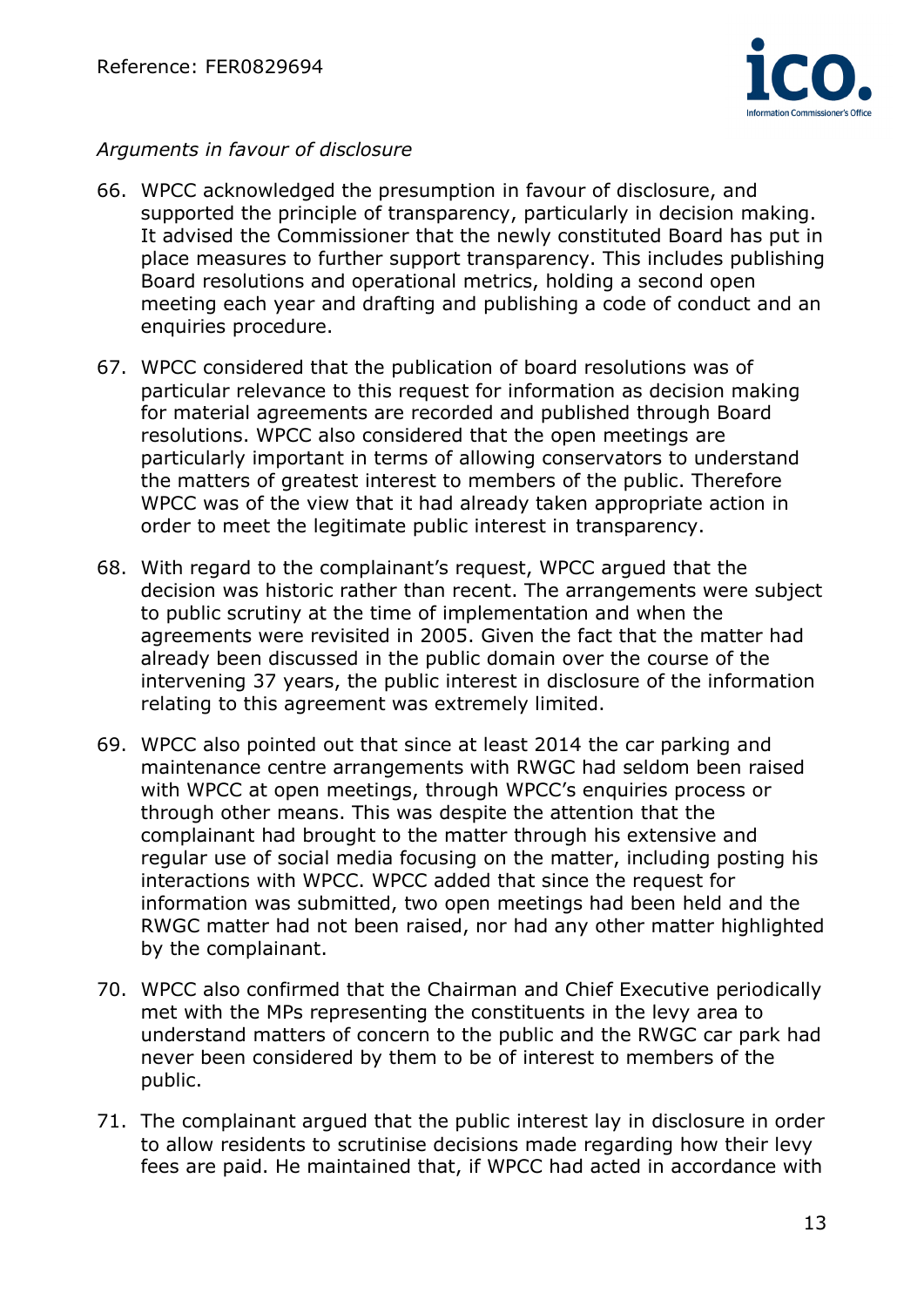

the 1871 Act and the Charities Act, it should have no concerns regarding publishing the information. The complainant believed disclosure was in the public interest to either uncover mismanagement or reassure residents that decisions are legally sound.

### Arguments in favour of maintaining the exception

- 72. The Commissioner's published guidance<sup>4</sup> on regulation  $12(4)(b)$  says that many of the issues relevant to the public interest test will have already been considered when deciding if this exception is engaged. This is because engaging the exception includes some consideration of the proportionality and value of the request. The Commissioner has therefore not repeated the arguments already made by WPCC.
- 73. WPCC argued that there was a strong public interest in maintaining the exception. In engaging the exception it had demonstrated that compliance with the complainant's request would be a disproportionate use of resources. WPCC argued that the public interest lay in protecting its resources and its ability to fulfil its core functions. It also maintained that there was a strong public interest in protecting its staff and associated third parties from unwarranted criticism, harassment and abuse.

#### Balance of the public interest

- 74. The Commissioner has carefully considered the public interest arguments put forward by the complainant and WPCC. In order to engage the exception WPCC has demonstrated that the request is manifestly unreasonable on the basis that the request is vexatious, and that compliance would involve a disproportionate burden on its resources. These arguments are relevant when considering the public interest. However it is also essential to attach appropriate weight to the presumption in favour of disclosure, ensuring that a proper balancing exercise is conducted.
- 75. The Commissioner recognises the legitimate public interest in transparency, especially regarding alleged wrongdoing by a public authority and regarding the use of public funds. She is mindful of the Aarhus Convention on Access to Information, Public Participation in Decision-making and Access to Justice in Environmental Matters, from which the EIR are drawn.

<sup>4</sup> https://ico.org.uk/media/for-organisations/documents/1615/manifestly-unreasonablerequests.pdf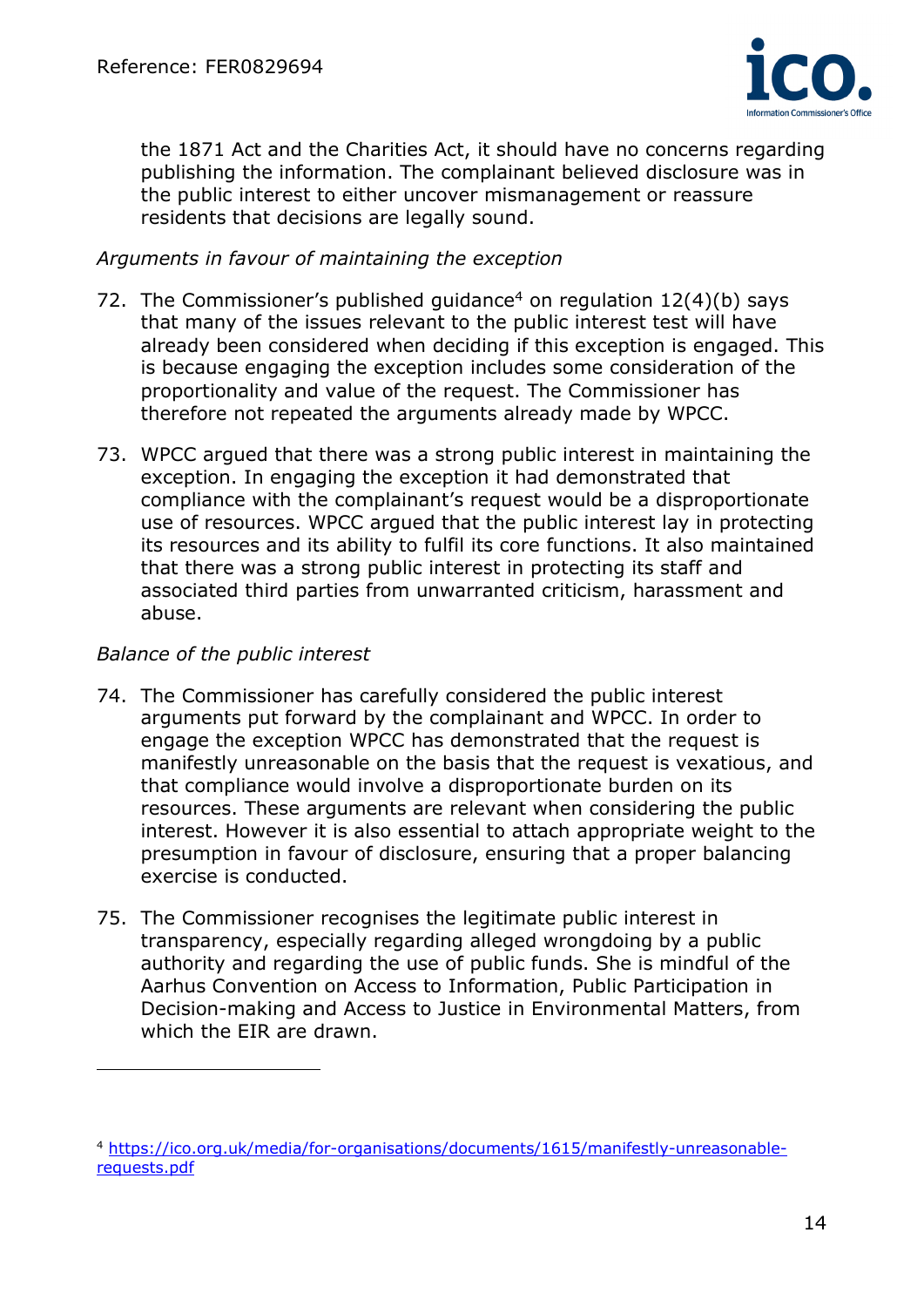

- 76. The "three pillars" of the Aarhus Convention are: access to information, public participation and access to justice. Access to environmental information is essential in order to support the other two pillars, especially where there are questions about a public authority's conduct.
- 77. The Commissioner disagrees with WPCC's assessment that there is a limited public interest in favour of disclosure. She also disagrees with its argument that, since the decision is historic, there is little public interest in scrutinising the legality of the arrangement. The Commissioner considers that whilst the decision may be historic, the arrangement itself is ongoing and its impact is therefore still current. The fact that WPCC has not received significant enquiries from the public does not mean that there is no public interest in the matter.
- 78. However the Commissioner also recognises that WPCC has taken positive steps to increase transparency, such as its publication of Board resolutions. The Commissioner considers that proactive publication of information is often helpful to the public since it means that interested persons can access information without having to make a request.
- 79. The Commissioner is of the opinion that the complainant's persistence in this case is wholly disproportionate to the public interest in compliance with the request. The Commissioner acknowledges the complainant's concerns regarding the running of WPCC, the conduct of the management board and previous decision making. However she is also mindful of the burden that would be imposed on WPCC as a small organisation. She is not persuaded that there is a strong public interest in locating, identifying and considering every piece of information held by WPCC relating to the car park agreement, which is essentially the scope of the request in question.
- 80. The Commissioner also acknowledges the statutory inquiry opened by the Charity Commission into the valuation of the easement. Whilst she appreciates that this inquiry may validate some of the concerns raised by the complainant, the Commissioner is of the view that the public interest is more likely to be met by the Charity Commission carrying out its investigation, than WPCC complying with the complainant's request.
- 81. Furthermore, the Commissioner does not consider that the statutory inquiry should oblige WPCC to continue to engage with the complainant in perpetuity, particularly in light of his confrontational approach to correspondence and social media posts. The Commissioner is not persuaded that the impact of the complainant's request – and behaviour - is justified by the public interest in compliance.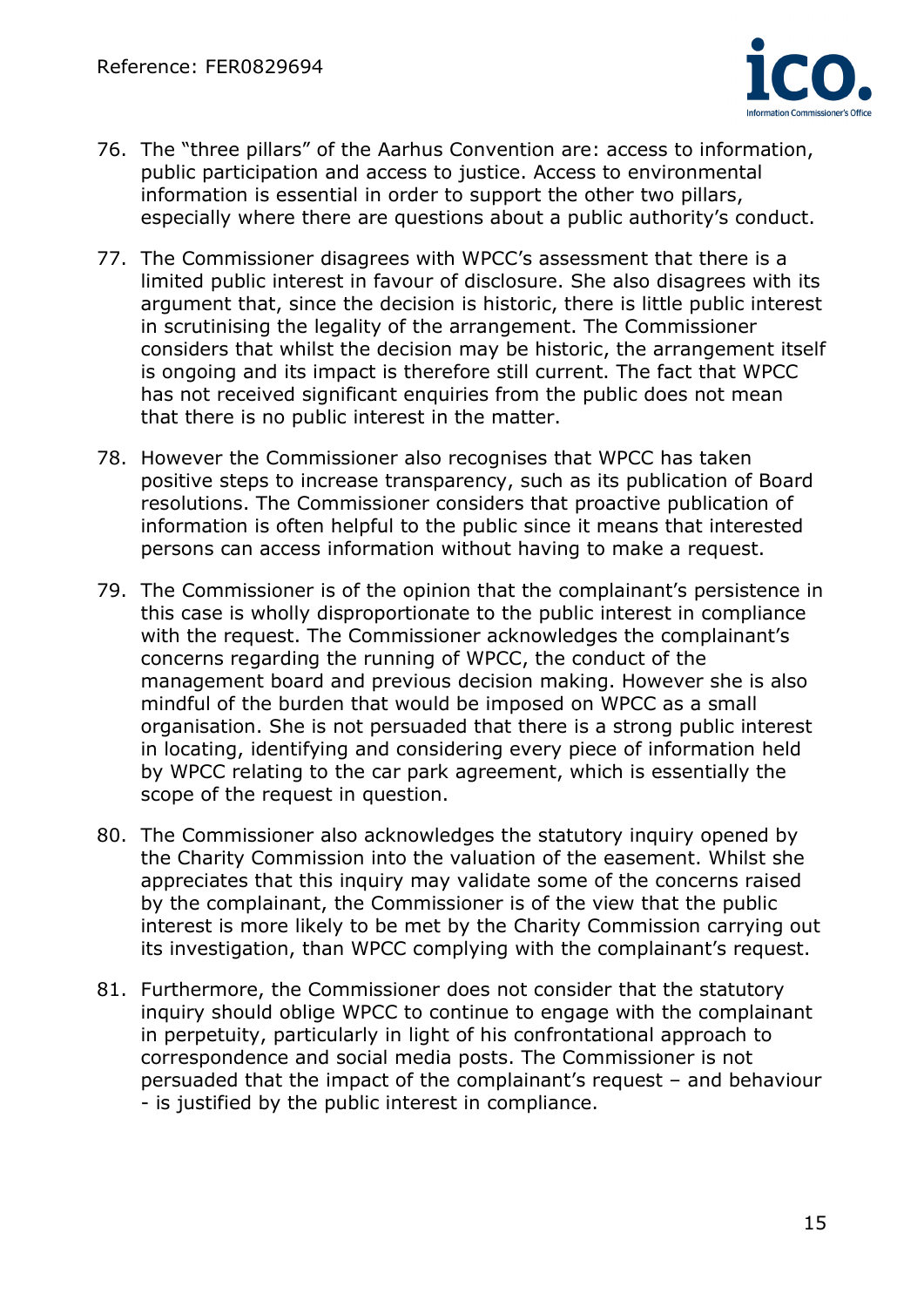

82. The Commissioner is acutely aware that WPCC, like many public authorities, is facing substantial pressures to provide public services with limited resources. The Commissioner accepts that obliging WPCC to comply with this request would be likely to have an adverse impact on the handling of other requests for information, and the delivery of services generally. The Commissioner is of the opinion that the public interest in maintaining the exception in this case is sufficiently strong to outweigh the public interest in disclosure, even taking into account the presumption in favour of disclosure.